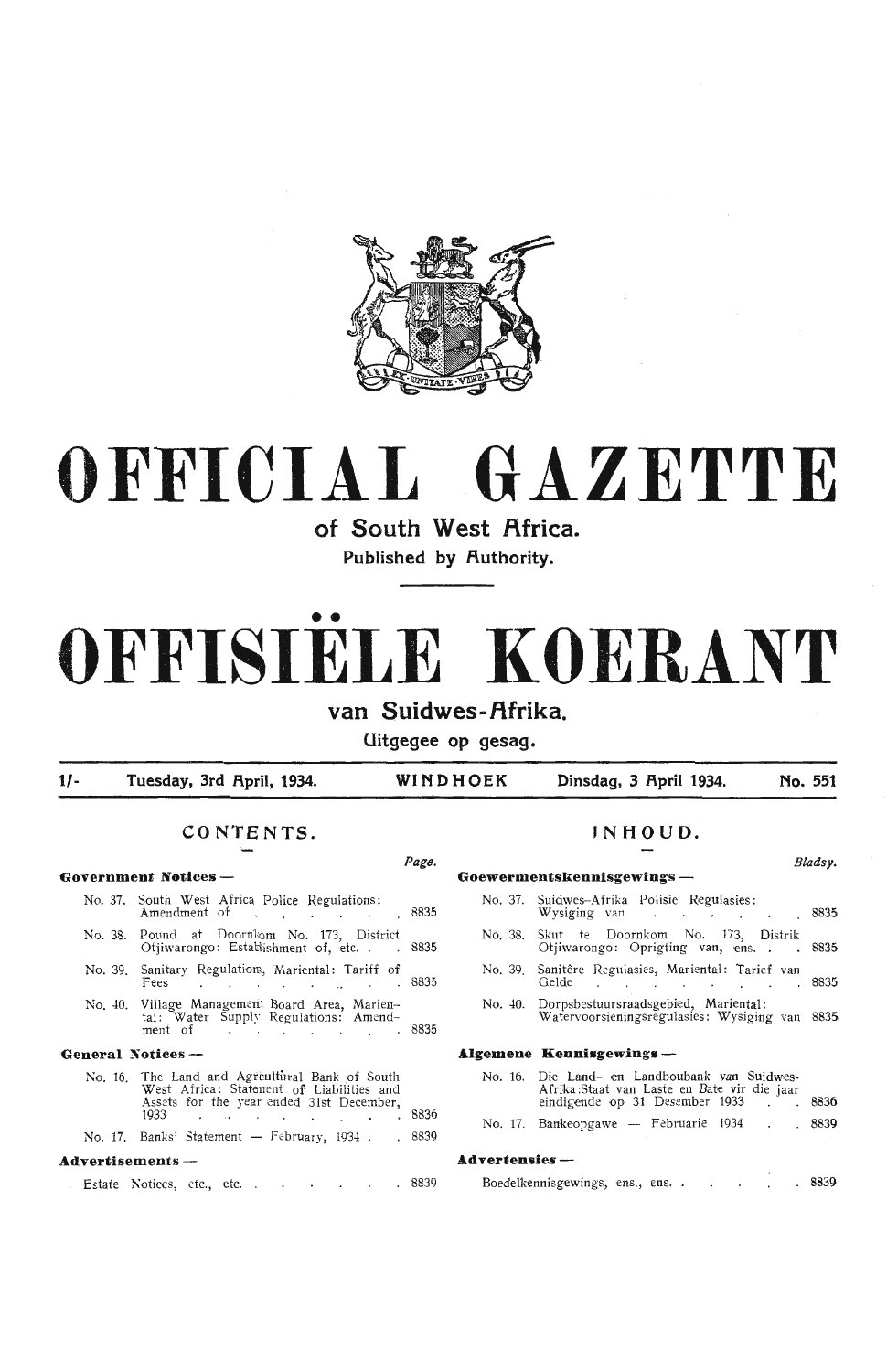## **Government Notices.**

The following Government Notices are published for **general information.** 

**F. P.** COURTNEY CLARKE,

*Acting Secretary for South West Africa.* 

**Administrator's Office, Windhoek,** 

No. 37.] [23rd March, 1934. No. 37.] [ 23 Maart 1934.

#### SOUTH WEST AFRICA POLICE REGULATIONS: AMENDMENT OF.

The Administrator has been pleased under the provisions of Section *eight* of Proclamation No. 56 of 1921 (Police Proclamation, 1921) to cancel existing regulation 108 (a)<br>and to substitute the following therefor:—

(a) No remission of rent will be granted in respect of married quarters for any period of absence on leave unless one clear month's notice of intention to terminate occupation of the quarters is given. Upon expiration of one month's notice th'e premises shall be vacated and all personal effects and furniture removed.

No. 38.] [ 26th March, 1934.

#### POUND AT DOORNKOM NO. 173, DISTRICT OT JIW ARONGO: ESTABLISHMENT OF, ETC.

The Administrator has been pleased, in terms of section  $two$  of Proclamation No. 5 of 1917, to authorise the establishment of a Pound at Doornkom No. 173, in the district of Otjiwarongo, and the appointment of Dr. ERHARD KOEH-LER, as Poundmaster thereof, with effect from the 3rd April, 1934.

No. 39.] [ 26th March, 1934.

#### SANITARY REGULATIONS, MARIENTAL: TARIFF OF FEES.

It is hereby notified for general information th'at the Administrator has approved of the following tariff of fees<br>or charges for the removal and disposal of nightsoil and urine, refuse and slopwater, framed by the Mariental Village<br>Management Board in accordance with the provisions of regulation No. 31 of the regulations published under Govern-ment Notice No. 168 of the 5th October, 1927.

An inclusive fee of 10/- per month per pail of nightsoil and urine and receptacle of refuse and slopwater, with effect from the 1st April, 1934.

Government Notice No. 129 of the 26th July, 1928, is hereby cancelled.

| No. 40.] |  | [26th March, 1934. |  |
|----------|--|--------------------|--|
|----------|--|--------------------|--|

#### VILLAGE MANAGEMENT BOARD AREA, MARIENTAL: WATER SUPPLY REGULATIONS: AMENDMENT OF.

The Administrator has been pleased, under and by virtue of the powers in him vested by section *three* of the Village Management Boards Proclamation, 1925 (Proclamation No. 2<br>of 1925), as amended by section *two* of the Village Management Boards Amendment Ordinance, 1926 (Ordinance No. 8<br>of 1926), to repeal section (1) of Schedule B of the regulations regarding the supply of water, published under Government Notioe No. 160 of the 18th November, 1931, and to substitute therefor th'e following new section with effect from<br>the 1st April, 1934:—

(1) For Water  $-7/6$  for every 1000 gallons or part thereof.

## **Goewermentskennisgewings.**

Die volgende Ooewermentskennisgewings word vir **at**gemene informasie gepubliseer.

F. P. COURTNEY CLARKE,

*W aarnem. Sekretaris vir Suidwes-Afrika.* 

Kantoor van die Administrateur, **Windhoek.** 

#### SUIDWES-AFRIKA POLISIE REGULASIES: WYSIOINO VAN.

Dit het die Administrateur behaag om kragtens artikel *agt* van Proklamasie No. 56 van 1921 ("De Politie Proklamatie, 1921") die bestaande regulasie 108 (a) *te* kanselleer en deur die volgcnde te vervang :--

" (a) Geen afslag van huurgeld sal toegestaan word nie ten opsigte van wonings vir getroudes vir enige tydperk<br>van afwesigheid op verlof, tensy een volle maand voor-<br>af kennis gegee is van die voorneme, om die bewoning<br>van die huis te beëindig. Na afloop van een maand<br>se kenni soonlike besittings en meubels verwyder word."

No. 38.] [26 Maart 1934.

#### SKUT TE DOORNKOM NO. 173, DISTRIK OT JIWARONGO: OPRIGTING VAN. ENS.

Dit het die Administrateur behaag om, ooreenkomstig artikel *twee* van Proklamasie No. 5 van 1917, die oprigting<br>van 'n skut te Doornkom No. 173, in die distrik Otjiwarongo,<br>en die benoeming van Dr. ERHARD KOEHLER as skutmeester daarvan, met ingang vanaf 3 April 1934, goed te keur.

No. 39.] [ 26 Maart 1934.

#### SANITÈRE REGULASIES, MARIENTAL: TARIEF VAN GELDE.

Dit word hiermee vir algemene inligting bekend gemaak dat die Administrateur die volgende tarief vir die wegneem<br>van en beskikking oor nagvuil en uriene, huisvuil en spoelwater, wat deur die Dorpsbestuursraad van Mariental opgestel is ooreenkomstig die voorsienings van regulasie No. 31 van die regulasies, wat onder Goewermentskennisgewing No. van die regulasies, wat onder Goewermentskennisgewing<br>168 van 5 Oktober 1927 gepubliseer is, goedgekeur het :—

n' insluitende Fooi van 10/- per maand per emmer nagvuil en uriene en vergaarbak huisvuil en emmer spoelwater, ingaande vanaf 1 April 1934.

Goewermentskennisgewing No. 129 van 26 Julie 1928 word hiermee gekanselleer.

No. 40.] [ 26 Maart 1934.

#### DORPSBESTUURSRAADSGEBIED, MARIENTAL:

#### W ATERVOORSIENINGSREGULASIES: WYSIOING VAN.

Dit het die Administrateur behaag om, uit hoofde van<br>en kragtens die bevoegdhede hom verleen deur artikel *drie* van<br>"De Dorpsbestuursraden Proklamatie 1925" (Proklamasie No. 2<br>van 1925), soos gewysig deur artikel *twee* v bestuursrade Wysigingsordonnansie 1926 (Ordonnansie No. S van 1926), artikel (1) van Bylae B tot die regulasies betreffende die lewering van water gepubliseer onder Ooewermentskennisgewing No. 160 van 18 November 1931, te skrar;<br>en deur die volgende nuwe artikel te vervang vanaf 1 Apri. 1934:-

(1) Vir Water  $-7/6$  vir elke 1000 gellings of deel daarvan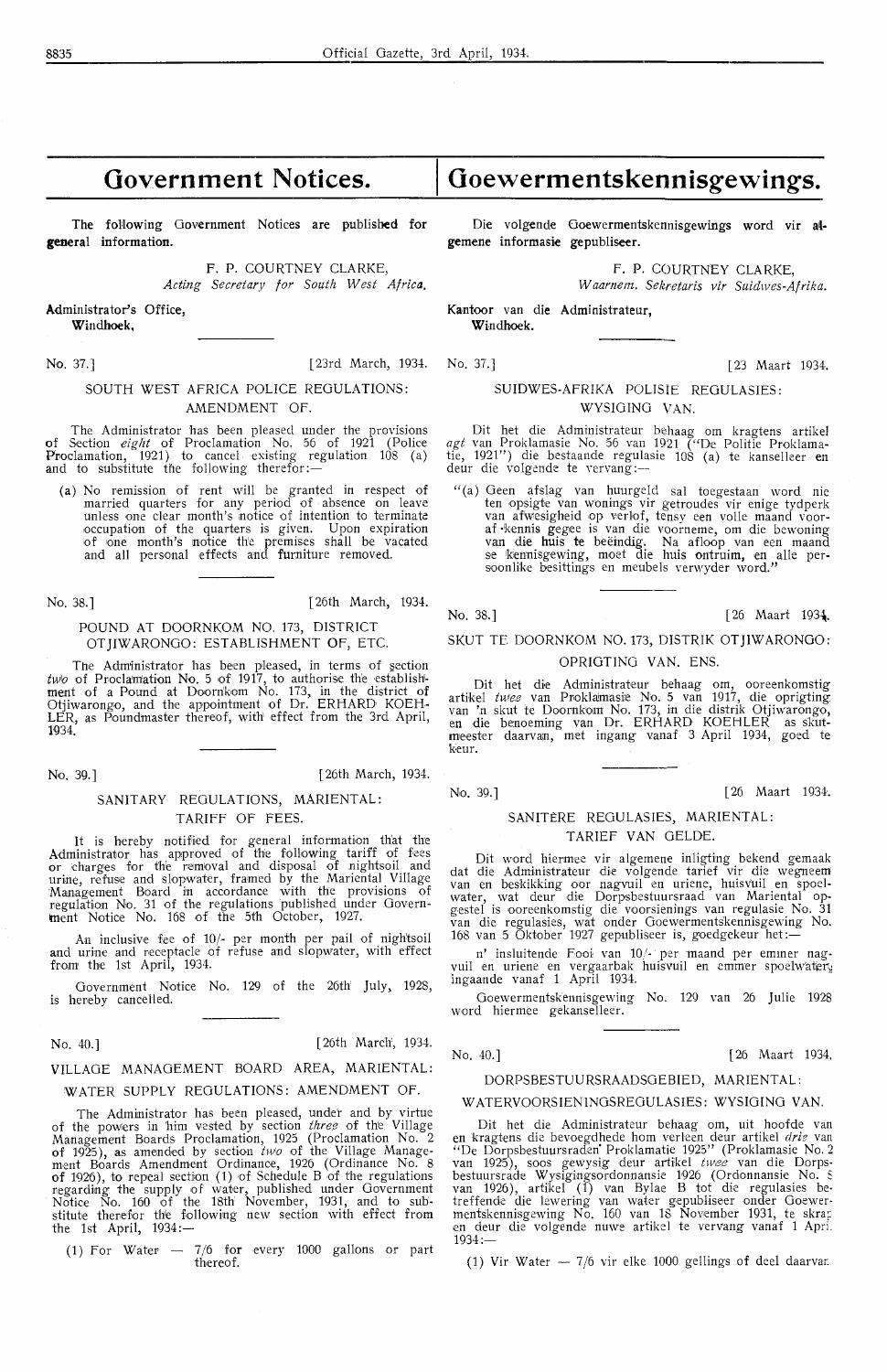## General Notices. | Algemene Kennisgewings.

#### (No. 16 of / van 1934.)

THE LAND AND AGRICULTURAL BANK OF SOUTH WEST AFRICA.

#### STATEMENT OF LIABILITIES AND ASSETS AS AT 31ST DECEMBER, 1933.

LIABILITIES:

| LIADILITILJ.                                                                                                                                     | Advances:                                                                                                                                             |                             |
|--------------------------------------------------------------------------------------------------------------------------------------------------|-------------------------------------------------------------------------------------------------------------------------------------------------------|-----------------------------|
| <i>Capital Funds</i> Account No. 1 $\text{\pounds}932,694$ 0 1<br>Account No. 2<br>67,305 19 11<br>206, 130 15 2 £1, 206, 130 15 2<br>Redeemable | Consolidated Loans Proc. 19<br>$\text{\pounds}1,203,137 \quad 3 \quad 3$<br>of 1932 (S.W.A.)<br>Instalments outstanding<br>$\ddot{\phantom{0}}$       | $21,502$ 5 3 £1,224,639 8 6 |
| Funds represented by Landwirtschafts-Bank<br>66,382 12 2<br>Assets<br>1,011 2 8                                                                  | On Mortgage Act 18/1912<br>31,319 12 10<br>(Union)<br>the contract of the con-<br>12 12 3<br>Instalments outstanding                                  | 31,332 5 1                  |
| Farmers' Special Relief Fund<br>8,249 13 3<br>Sundry Creditors                                                                                   | 2,094 6 1<br>Fencing Act 17/1912 (Union)                                                                                                              |                             |
| $4,290\quad 5\quad 0$<br>Recoveries - Landwirtschaftsbank Assets.                                                                                | 25 12 8<br>Instalments outstanding                                                                                                                    | 2,119 18 9                  |
| Administration of S.W.A.<br>Interest accrued<br>7,626 18 9<br>but not yet due.<br>$\sim$ $\sim$                                                  | Dipping Tanks Act 20/1911<br>$50\quad 0\quad 0$<br>(Union)<br>Instalments outstanding                                                                 | $50 \quad 0 \quad 0$        |
| 1,083 18 2<br>Officials' Provident Fund.<br>Department of Lands. Amount                                                                          | Water Supply Proc. 25/1925<br>439 14 5<br>(S.W.A.)<br><b>Contract Contract Contract</b><br>39 18 11<br>Instalments outstanding                        | 479 13 4                    |
| 59,317 19 8<br>due in respect of settlers.<br>25,320 11 4<br>Administration of S.W.A. Relief Fund<br>$£139,034$ 9 6<br>Reserve.                  | Breeding Stock Proc. 1/1927<br>$9,567$ 4 3<br>(S.W.A.)<br>$\sim$<br>$3,428$ 5 0<br>Instalments outstanding                                            | 12,995 9 3                  |
| Less Past Due Interest not<br>113,990 0 0<br>25,044 9 6<br>yet collected                                                                         | Farm Properties<br>acquired<br>under Section<br>37, Act<br>100,214 17 11<br>$18/1912$ (Union)<br>$6,271$ 18 0<br>Interest in arrear<br>106,486 15 11  |                             |
|                                                                                                                                                  | Reserve<br>Less<br>to<br>meet<br>Contingencies<br>33,131 8 1                                                                                          | 73,355 7 10                 |
|                                                                                                                                                  | Sundry Debtors:-<br>Interest accrued but not<br>$26,128$ 0 6<br>yet due<br>28,342 5 3<br>Sundries<br>54,470<br>$5\quad 9$<br>Less Reserve for Bad and |                             |
|                                                                                                                                                  | $9,000 \quad 0 \quad 0$<br>Doubtful Debts<br>Sundry Debtors in respect of Landwirt-                                                                   | 45,470 5 9                  |
|                                                                                                                                                  | schafts-Bank bonds, etc.                                                                                                                              | 66,382 12 2                 |
|                                                                                                                                                  | Bank Premises                                                                                                                                         | 2,626 16 11                 |
|                                                                                                                                                  | Furniture and Fittings                                                                                                                                | 260 0 3                     |
|                                                                                                                                                  | Stamps on Hand                                                                                                                                        | $0\quad 0$<br>$\mathbf{1}$  |
|                                                                                                                                                  | Administration of S.W.A. Advances to Relief<br>Cos. Proc. 21/1930 (S.W.A.)                                                                            | 23,143 4 9                  |
|                                                                                                                                                  | Standard Bank of S.A. Ltd                                                                                                                             | 10,547 13 7                 |
| £1,493,403,16 2                                                                                                                                  |                                                                                                                                                       | £1,493,403 16 2             |

£1,493,403 16 2

We hereby certify that these statements have been compiled from the books of the Bank and to the best of our knowledge and belief are correct:-

|           |        | MEMBERS OF THE BOARD OF MANAGEMENT.<br>(sgd.) F. P. Courtney Clarke (Chairman)<br>Matt. J. de Jager. |  | (sgd.) J. G. F. von Backstrom.<br>MANAGER. |
|-----------|--------|------------------------------------------------------------------------------------------------------|--|--------------------------------------------|
|           |        | Nico. J. Wagner.<br>D. G. Dennler.                                                                   |  | (sgd.) R. G. Walker.<br>ACCOUNTANT.        |
| Windhock, | $   -$ |                                                                                                      |  |                                            |

29th January, 1934.

ASSETS: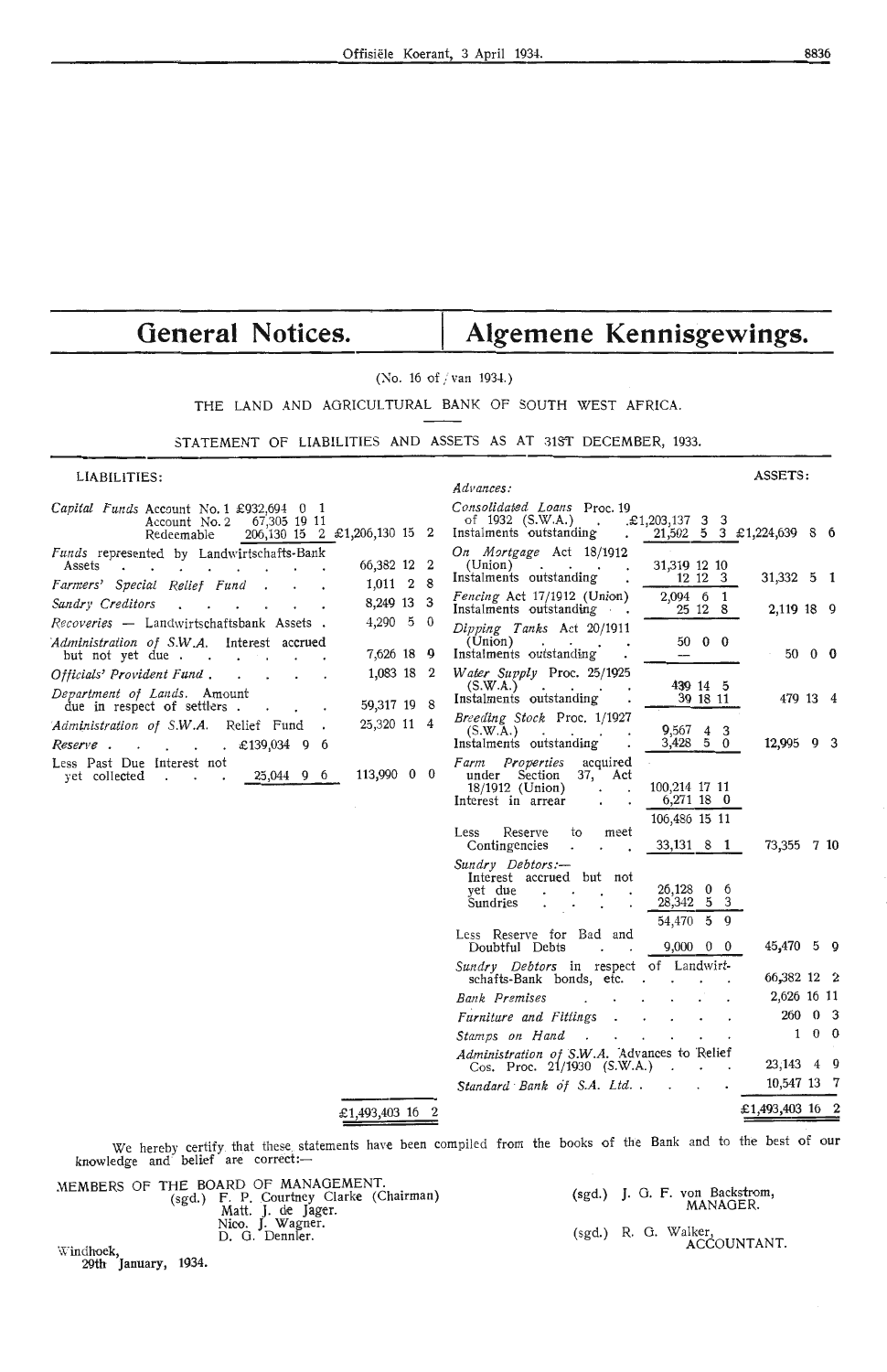#### THE LAND AND AGRICULTURAL BANK OF SOUTH WEST AFRICA.

PROFIT AND LOSS ACCOUNT AS AT 31ST DECEMBER 1033

|                                                                                                                                                                                                                                                                                                                                                                                                                                                                                                                                                                                                              | FROITE AND LOSS ACCOUNT AS AT JIST DECEMBER, 1935.                                                                                                                                                                                                                           |
|--------------------------------------------------------------------------------------------------------------------------------------------------------------------------------------------------------------------------------------------------------------------------------------------------------------------------------------------------------------------------------------------------------------------------------------------------------------------------------------------------------------------------------------------------------------------------------------------------------------|------------------------------------------------------------------------------------------------------------------------------------------------------------------------------------------------------------------------------------------------------------------------------|
| To Administration Expenses<br>£4,738 9 10<br>" Interest Paid<br>33,204 8 2<br>Depreciation - Premises<br>£656 $12 \cdot 0$<br>Furniture and<br>767 18 0<br>Fittings<br>$111 \t 6 \t 0$<br>Interest Accrued to 31.12.32<br>27, 167 12 4<br>$2,000 \quad 0 \quad 0$<br>Provision for Bad and Doubtful Debts.<br>Provision for possible loss on Sale of<br>$\overline{\mathbf{3}}$<br>Farm Properties<br>$13,000 \quad 0 \quad 0$<br>$\ddot{\phantom{0}}$<br>$\cdot$ .<br>Balance:<br>Transferred to Reserve Fund vide<br>sections $43$ - sub-section 1 (b) of                                                  | By Bond Fees<br>7 0<br>$£$ 40<br>" Commission<br>2 11<br>216<br>Farm Rents<br>$1,042$ 1 9<br>,,<br>Interest Received - Balance<br>22,671 15 6<br>$\bullet$<br>Interest Accrued to 31.12.33<br>$26,128$ 0 6<br>Interest Adjustment<br>31,316 7 6<br>$\mathbf{r} = \mathbf{r}$ |
| 536 6 10<br>Act 18/1912<br>$\cdot$<br>£81,414 15 2                                                                                                                                                                                                                                                                                                                                                                                                                                                                                                                                                           |                                                                                                                                                                                                                                                                              |
|                                                                                                                                                                                                                                                                                                                                                                                                                                                                                                                                                                                                              | £81,414 15 2                                                                                                                                                                                                                                                                 |
|                                                                                                                                                                                                                                                                                                                                                                                                                                                                                                                                                                                                              | RESERVE FUND.                                                                                                                                                                                                                                                                |
| Balance at 31st December, 1933<br>$. \pounds139,034$ 9 6<br>£139,034 9 6                                                                                                                                                                                                                                                                                                                                                                                                                                                                                                                                     | Balance as at 31st December, 1932<br>£138,498<br>2 8<br>Transferred from Profit and Loss<br>536<br>6 10<br>£139,034 9 6                                                                                                                                                      |
| knowledge and belief are correct:-                                                                                                                                                                                                                                                                                                                                                                                                                                                                                                                                                                           | We hereby certify that these statements have been compiled from the books of the Bank and to the best of our                                                                                                                                                                 |
| MEMBERS OF THE BOARD OF MANAGEMENT.<br>(sgd.) F. P. Courtney Clarke (Chairman).<br>Matt. J. de Jager.<br>Nico. J. Wagner.<br>D. G. Dennler.<br>Windhoek,<br>29th January, 1934.                                                                                                                                                                                                                                                                                                                                                                                                                              | (sgd.) J. G. F. von Backstrom,<br>MANAGER.<br>(sgd.) R. G. Walker,<br>ACCOUNTANT.                                                                                                                                                                                            |
| LASTE:                                                                                                                                                                                                                                                                                                                                                                                                                                                                                                                                                                                                       | STAAT VAN LASTE EN BATE VIR DIE JAAR EINDIGENDE 31ste DESEMBER 1933.                                                                                                                                                                                                         |
|                                                                                                                                                                                                                                                                                                                                                                                                                                                                                                                                                                                                              | BATE:<br>Voorskotte:                                                                                                                                                                                                                                                         |
| Kapitaal Fonds<br>Rekening No. 1 £932,694 0 1<br>Rekening No. 2<br>67,305 19 11<br>$\sim 10^{-11}$<br>. $206,130$ 15 2 £1,206,130 15 2<br>Terugbetaalbaar                                                                                                                                                                                                                                                                                                                                                                                                                                                    | Konsolideerde Lenings<br>Prokl. 19/1932 (S.W.A.) .£1,203,137 3 3<br>Uitstaande paaiemente.<br>21,502 5 3 £1,224,639 8 6<br>Op Verband Wet 18/1912                                                                                                                            |
| Fondse voorgestel deur Landwirtschafts-<br>66,382 12 2<br>bank Bate<br>$\ddot{\phantom{0}}$<br>$\sim$<br>$\cdot$<br>$\ddot{\phantom{0}}$<br>Boere Spesiale Onderstands Fonds<br>1,011 2 8                                                                                                                                                                                                                                                                                                                                                                                                                    | (Unie)<br>31,319 12 10<br>the company of the com-<br>Uitstaande paaiemente.<br>12 12 3<br>31,332 5 1<br>Omheinings Wet 17/1912                                                                                                                                               |
| Diverse Krediteure<br>8,249 13 3<br>$\cdot$ $\cdot$ $\cdot$<br>Invorderings (Landwirtschaftsbank)<br>$4,290$ 5 0<br>$\ddotsc$                                                                                                                                                                                                                                                                                                                                                                                                                                                                                | (Unie)<br>2,094 6 1<br>Uitstaande paaiemente.<br>25 12 8<br>2,119 18 9                                                                                                                                                                                                       |
| Administrasie van S.W.A. Rente skuldig dog                                                                                                                                                                                                                                                                                                                                                                                                                                                                                                                                                                   | Dipbakke Wet 20/1911 (Unie)<br>$50\quad 0\quad 0$<br>Uitstaande paaiemente.<br>50 0 0<br>$\sim$                                                                                                                                                                              |
| nog nie betaalbaar nie<br>7,626 18 9<br>the contract of the con-<br>1,083 18 2<br>Amptenare Spaarfonds<br><b>Contract Contract Contract</b><br>Lande Afdeling Bedrag verskuldig ten op-                                                                                                                                                                                                                                                                                                                                                                                                                      | Watervoorraad Prokl.<br>25/1925 (S.W.A.)<br>439 14 5<br>Uitstaande paaiemente.<br>39 18 11<br>479 13 4                                                                                                                                                                       |
| 59,317 19 8<br>sigte van setlaars<br>Administrasie van S.W.A. Onderstandsfonds<br>25,320 11 4<br>Reserwe<br>$\therefore$ $\therefore$ $\therefore$ $\therefore$ $\therefore$ $\therefore$ $\therefore$ $\therefore$ $\therefore$ $\therefore$ $\therefore$ $\therefore$ $\therefore$ $\therefore$ $\therefore$ $\therefore$ $\therefore$ $\therefore$ $\therefore$ $\therefore$ $\therefore$ $\therefore$ $\therefore$ $\therefore$ $\therefore$ $\therefore$ $\therefore$ $\therefore$ $\therefore$ $\therefore$ $\therefore$ $\therefore$ $\therefore$ $\therefore$ $\therefore$ $\therefore$ $\therefore$ | Aanteelvee Prokl. 1/1927<br>(S.W.A.)<br>$9,567$ 4 3<br>Uitstaande paaiemente.<br>$3,428$ 5 0<br>12,995 9<br>3                                                                                                                                                                |
| Min agterstallige rente nog<br>nie ingevorder nie 25,044 9 6<br>113,990 0 0                                                                                                                                                                                                                                                                                                                                                                                                                                                                                                                                  | Plaaseiendomme ingekoop<br>kragtens Artikel 37 Wet<br>$18/1912$ (Unie)<br>100,214 17 11<br>Agterstallige rente<br>6,271 18 0<br>106,486 15 11                                                                                                                                |
|                                                                                                                                                                                                                                                                                                                                                                                                                                                                                                                                                                                                              | Min reserwe om toevallige<br>verliese te dek.<br>$.33,131$ 8 1<br>73,355 7 10<br>$\cdot$<br>Diwerse Skuldenare:                                                                                                                                                              |
|                                                                                                                                                                                                                                                                                                                                                                                                                                                                                                                                                                                                              | Rente skuldig maar nog nie<br>betaalbaar nie<br>$26,128$ 0 6<br>$\cdot$<br>Diwerse<br>28,342 5 3                                                                                                                                                                             |
|                                                                                                                                                                                                                                                                                                                                                                                                                                                                                                                                                                                                              | 54,470 5 9<br>Min reserwe vir slegte skulde<br>45,470 5 9<br>$9,000 \quad 0 \quad 0$                                                                                                                                                                                         |

Diwerse Skuldenare ten opsigte van Landwirtschaftsbank-verbande ens.

Bankgeboue.

<u>in the community of the community of the community of the community of the community of the community of the community of the community of the community of the community of the community of the community of the community </u>

66,382 12 2

2,626 16 17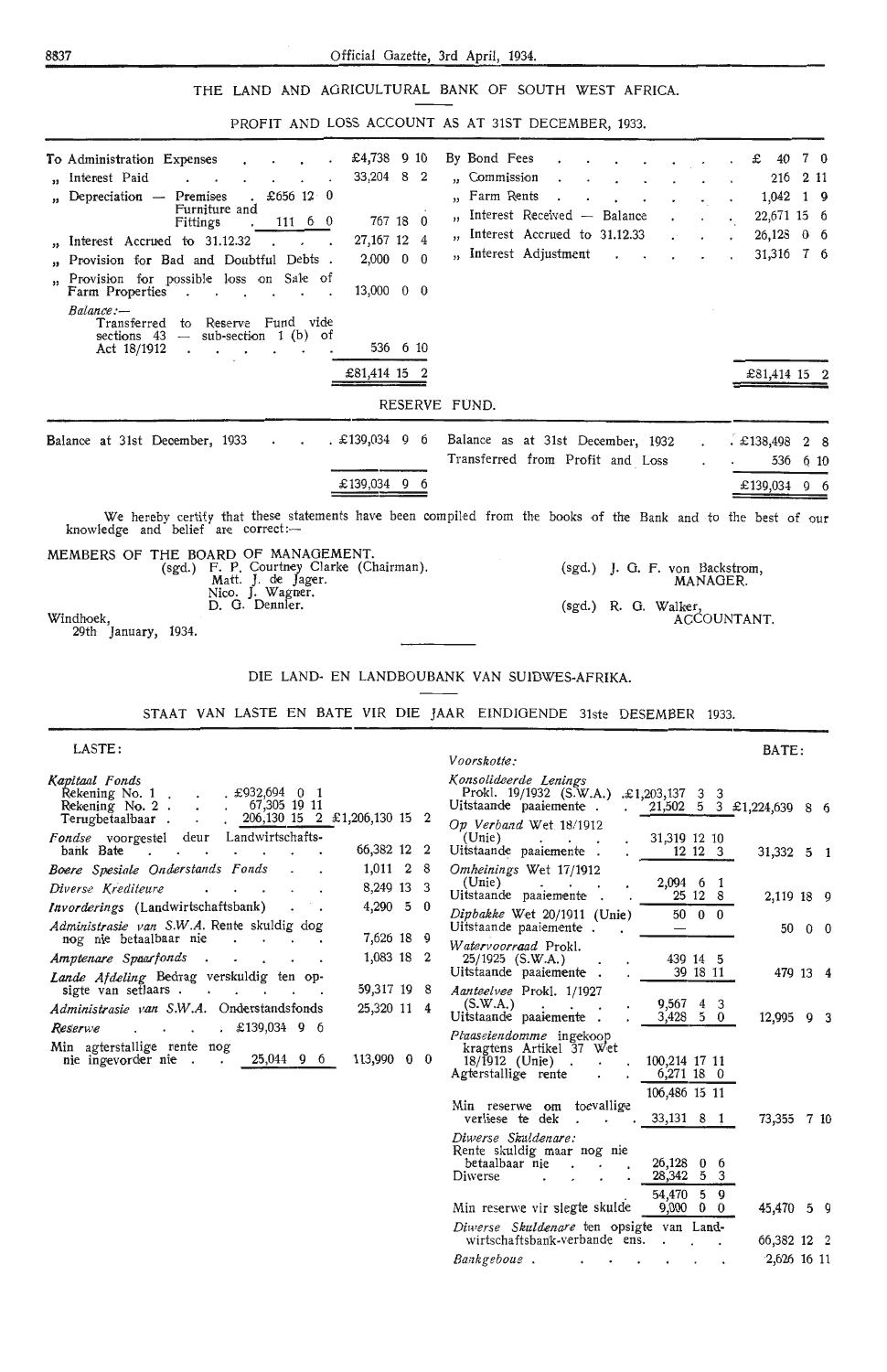Offisiele Koerant, 3 April 1934.

|                 |  | Kantoormeubels                                                                                 |  |                                                 |  | 260             |             | 0 <sup>5</sup> |
|-----------------|--|------------------------------------------------------------------------------------------------|--|-------------------------------------------------|--|-----------------|-------------|----------------|
|                 |  | Seëls op Hande                                                                                 |  | the contract of the contract of the contract of |  |                 | $1 \quad 0$ |                |
|                 |  | Administrasie van S.W.A. Voorskotte aan<br>Onderstandsmaatskappye Prokl. 21/1930<br>$(S.W.A.)$ |  |                                                 |  | 23,143 4 9      |             |                |
|                 |  | Standaard Bank van S.A. Bpk                                                                    |  |                                                 |  | 10.547 13 7     |             |                |
| £1,493,403 16 2 |  |                                                                                                |  |                                                 |  | £1,493,403 16 2 |             |                |

Hiermee sertifiseer on§ dat hierdie staat uit die boeke van die Bank opgetrek is, en na ons beste kennis en wete korrek is.

|  | LEDE VAN BESTUURSRAAD.                     |
|--|--------------------------------------------|
|  | (Get.) F. P. Courtney Clarke (Voorsitter). |
|  | Matt. J. de Jager.                         |
|  | Nico. J. Wagner.                           |
|  | D. G. Dennler.                             |

(Voorsitter). (Get.) J. G. F. von Backstrom, BESTUURDER. (Get.) R. G. Walker, RE KEN MEESTER.

Windhoek, 29 Januarie 1934.

#### J)IE LAND- EN LANDBOUBANK VAN SUIDWES-AFRIKA.

WINS- EN VERLIESREKENING SOOS OP 31 DESEMBER 1933.

|         | Aan Administratiewe Onkoste .<br>$\overline{\phantom{a}}$<br>$\sim$                                  | £4,738 $910$             | By Verbandfooie                                                                                                  |           |          | 40           | 7 0        |
|---------|------------------------------------------------------------------------------------------------------|--------------------------|------------------------------------------------------------------------------------------------------------------|-----------|----------|--------------|------------|
|         | Rente betaal<br><b>Contract Contract</b><br>the contract of the contract of                          | 33,204 8 2               | "Kommissie                                                                                                       |           | $\cdots$ | 216          | 2 1 1      |
|         | Waardevermindering—                                                                                  |                          | ", Plaas-Huur                                                                                                    |           |          | 1,042        | $1\quad 9$ |
|         | . 5656120<br>Geboue<br>$\sim$<br>Kantoormeubels en                                                   |                          | ", Rente Ontvang — Balans.                                                                                       |           |          | 22,671 15 6  |            |
|         | . 11160<br>-uitrusting                                                                               | 767 18 0                 | ", Rente Opgehoop tot 31.12.33                                                                                   |           |          | 26,128       | $0\quad 6$ |
| 33.     | Rente Opgehoop tot 31.12.32                                                                          | 27, 167 12 4             | "Renteafrekening<br>$\sim$ $\sim$                                                                                |           |          | 31,316 7 6   |            |
|         | Voorsiening vir Slegte Skulde                                                                        | $2,000 \quad 0 \quad 0$  |                                                                                                                  |           |          |              |            |
|         | Voorsiening vir moontlike Verlies op<br>Verkoping van Plaaseiendomme.<br>$\sim$                      | $13,000 \quad 0 \quad 0$ |                                                                                                                  |           |          |              |            |
| $\cdot$ | Balans:-<br>Oorgedra tot Reserwerekening sien<br>Artikel 43, subartikel 1 (b) van Wet<br>No. 18/1912 | 536 6 10                 |                                                                                                                  |           |          |              |            |
|         |                                                                                                      | £81,414 15 2             |                                                                                                                  |           |          | £81,414 15 2 |            |
|         |                                                                                                      |                          | RESERWEFONDS.                                                                                                    |           |          |              |            |
|         | Balans op 31 Desember 1933                                                                           | £139,034 9 6             | Balans soos op 31 Desember 1932                                                                                  |           |          | £138,498     | 2 8        |
|         |                                                                                                      |                          | Oorgedra van Wins en Verlies<br>$\sim$                                                                           | $\bullet$ |          | 536          | 6 10       |
|         |                                                                                                      | $£139,034$ 9 6           |                                                                                                                  |           |          | £139,034 9 6 |            |
|         | korrek is.                                                                                           |                          | Ons sertifiseer hiermee dat hierdie state uit die Boeke van die Bank opgetrek is, en na ons beste wete en kennis |           |          |              |            |
|         | <b>IFDE WAY BESTUIDEDAAD</b>                                                                         |                          |                                                                                                                  |           |          |              |            |

LEDE VAN BESTUURSRAAD. (Get.) F. P. Courtney Clarke (Voorsitter). Matt. J. de Jager. Nico. J. Wagner.<br>D. G. Dennler. (Get.) J. 0. F. von Backstrom, BESTUURDER. (Get.) R. G. Walker, REKENMEESTER.

Windhoek,

29 Januarie 1934.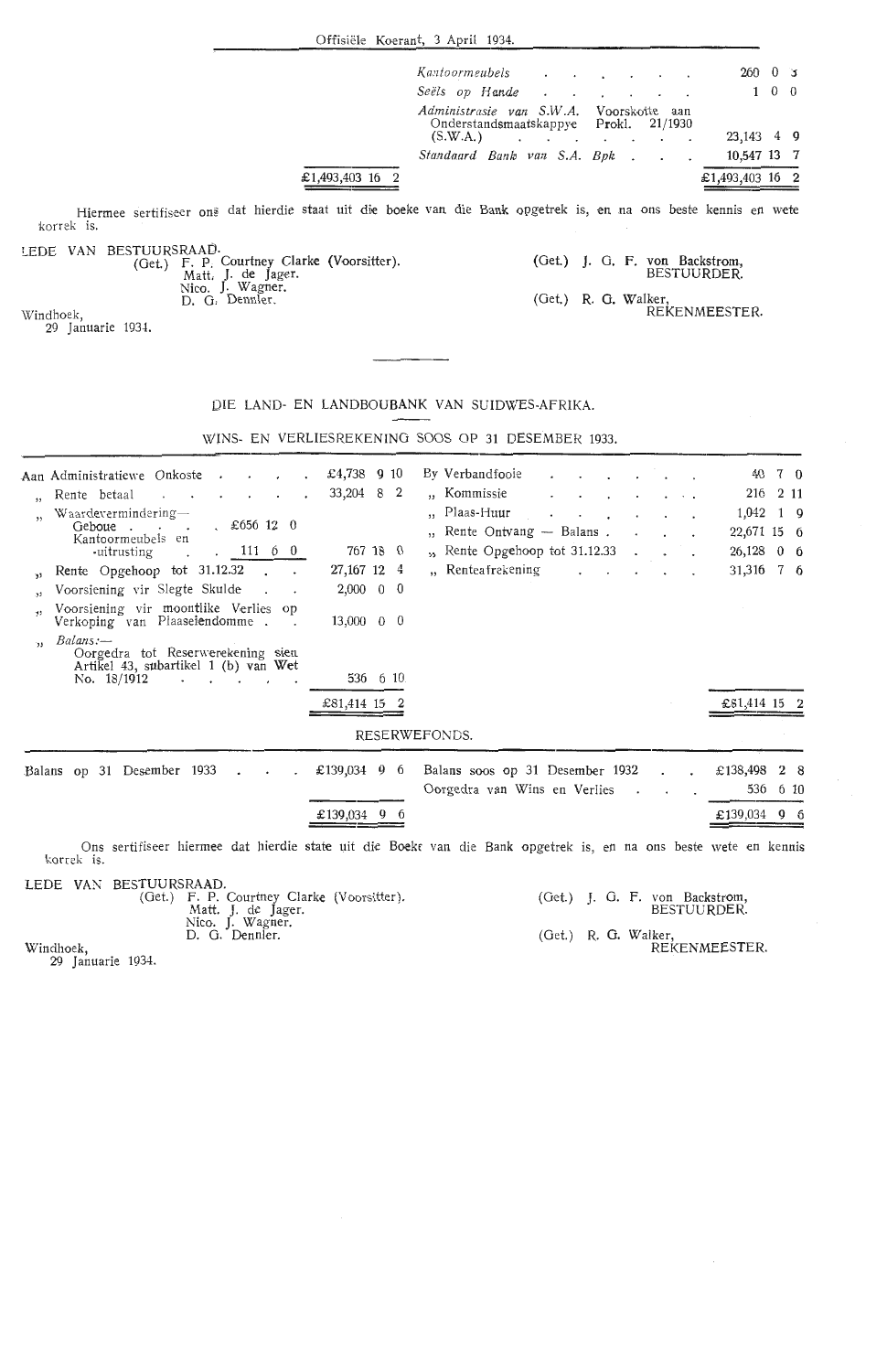(No. 17 of/van 1934.)

BANKS' STATEMENT, FEBRUARY 1934, IN TERMS OF SECTION 7 OF PROCLAMATION NO. 29 OF 1930, THE BANKS PROCLAMATION, 1930.

|                                                  |                             |                                               | Liabilities to the Public in S.W. Africa<br>Verpligtings teenoor die Publiek<br>in Suidwes-Afrika                                                                                          |                               |                              | Cash Reserves in South West Africa<br>Kontant Geldreserwes in S.W.- Afrika | Advances and                                                                                               |                                                                                                               |                        |                                                                                                                |  |
|--------------------------------------------------|-----------------------------|-----------------------------------------------|--------------------------------------------------------------------------------------------------------------------------------------------------------------------------------------------|-------------------------------|------------------------------|----------------------------------------------------------------------------|------------------------------------------------------------------------------------------------------------|---------------------------------------------------------------------------------------------------------------|------------------------|----------------------------------------------------------------------------------------------------------------|--|
| BANK                                             | Demand<br>Opvorder-<br>bare | Deposits etc. / Depositos ens.<br>Time<br>Tyd | iBank notes<br>issued in and<br>payable in the<br>Territory of<br>S.W.Africa<br>in circulation.<br>Banknote uit-<br>gereik in en<br>betaalb.in die<br>Gebied<br>S.W.- Afrika<br>in omloop. | <b>TOTAL</b><br><b>TOTAAL</b> | Oold Coin<br>Gemunte<br>goud | Subsidiary<br>Coin<br>Pasmunt                                              | South Africa<br>Reserve<br>BankNotes<br>Note van diel Note van<br>Suid-<br>Afrikaanse<br>Reserwe-<br>bank. | Notes of<br>other Banks<br>S, W. Africa<br>issue.<br>ander Banke<br>wat in S.W.-<br>Afrika uit-<br>gereik is. | Advances<br>Voorskotte | Discounts in<br>South West Africa<br>Voorskotte en<br>Diskontos in<br>Suidwes-Afrika<br>Discounts<br>Diskontos |  |
| Standard Bank of South                           | £                           | £                                             | £                                                                                                                                                                                          | £                             | £                            | £                                                                          | £                                                                                                          | £                                                                                                             | £                      | £                                                                                                              |  |
| Africa, Limited                                  | 285,692                     | 22,342                                        | 67,939                                                                                                                                                                                     | 375,973                       | 38                           | 6,858                                                                      | 1,201                                                                                                      | 24,622                                                                                                        | 315,416                | 46,924                                                                                                         |  |
| Barclays Bank (Dominion,<br>Colonial & Overseas) | 215,130                     | 16,255                                        | 74,049                                                                                                                                                                                     | 305,434                       | 3,345                        | 7,126                                                                      | 1,043                                                                                                      | 15,048                                                                                                        |                        | 305,790                                                                                                        |  |

BANKEOPOAWE, FEBRUARIE 1934, INGEVOLGE ARTIKEL 7 VAN PROKLAMASIE No. 29 VAN 1930, DIE BANKE-PROKLAMASIE 1930.

## **Advertisements.**

#### ADVERTISING IN THE *Orr!C/Al GAZETTE OF*  SOUTH WEST AFRICA.

**1.** The *Official Gazette* will be published on the 1st and I 5th day of each month; in the event of either of those days falling on a Sunday or Public Holiday, the *Gazette* will be published on the next succeeding working day.

Advertisements for insertion in the *Gazette* must be delivered at the office of the Secretary for South West Africa (Room 46, Government Buildings, Windhoek) in the languages in which they are to be published, not later than 4.30 p.m. on the *ninth* day before the date of publication of the *Gazette* in which they are to be inserted.

3. Advertisements will be inserted in the *Gazette* after the official matter or in a supplement to the *Gazette* at the discretion of the Secretary.

4. Advertisements will be published in the Official *Gazette* in the English, Dutch or German languages; the necessary translations must be furnished by the advertiser or his agent. It should be borne in mind however, that the German version of the *Gazette* is a translation only and not the authorised issue.

5. Only legal advertisements are accepted for publication in the *Official Gazette*, and are subject to the approval of the Secretary for South West Africa, who can refuse to<br>accept or decline further publication of any advertisement.

6. Advertisements should as far as possible be typewritten. Manuscript of advertisements should be written on<br>one side of the paper only, and all proper names plainly inscribed ; in the event of any name being incorrectly printed as a result of indistinct writing, the advertisement can only be republished on payment of the cost of another insertion.

7. The Subscription for the *Official Gazette* is 20/- **per**  annum, post free in this Territory and the Union of South Africa obtainable from Messrs. John Meinert Ltd., Box 56, Windhoek. Postage must be prepaid by ,Overseas subscribers. Single copies of the *Gazette* may be obtained either from Messrs. John Meinert Ltd., Box 56, Windhoek, or from the Secretary for South West Africa at the price of 1/- per copy.

## **Advertensies.**

#### ADVERTEER IN DIE OFFISIËLE KOERANT VAN SUIDWES-AFRIKA.

1. Die *Offisiele Koerant* sal op die lste en 15de vao **elke** maand verskyn; ingeval een van hierdie dae op **'n**  Sondag of Publieke Feesdag val, dan verskyn die *Offisielt K.oerant* op die eersvolgende werkdag.

2. Advertensies wat in die *Oftisiele Koerant* geplaas moet word, moet in die taal waarin hulle sal verskyn inge• handig word aan die kantoor van die Sekretaris vir Suidwes-Afrika (Kamer 46, Regerings-Geboue, Windhoek), nie later- as 4.30 n.m. op die neende dag voor die- datum van **vefk**  skyning van die *Offisiele K.oerant* waarin die advertensies. moet geplaas word nie.

3. Advertensies word in die *Offisiele Koerant* geplaas agter die offisiele gedeelte, of in 'n ekstra blad van **die**  *K.oerant,* soos die Sekretaris mag goedvind.

4. Advertensies word in die *Offisiele K.oerant* gepubli• seer in die Engelse, Afrikaanse en Duitse tale; die **nodige**  vertalinge moet deur die adverteerder of sy agent gelewer word. Dit moet onthou word dat die Duitse teks van die Offisiële Koerant slegs 'n vertaling is, en nie die geoutoriseerde uitgawe is nie.

5. Slegs wetsadvertensies word aangeneem vir publikasie in die *Offisiële Koerant*, en hulle is onderworpe aan die goedkeuring van die Sekretaris vir Suidwes-Afrika, wat die aanneming of verdere publikasie van 'n advertensie mag **weier.** 

6. Advertensies moet sover as moontlik op die masjieo geskryf wees. Die manuskrip van. advertensies moet sleg-; op een kant van die papier geskryf word, en alle name moet duidelik wees; ingeval 'n naam ingevolge onduidelike hancskrif foutief gedruk word, dan kan die advertensies sleg<del>:</del><br>dan weer gedruk word as die koste van 'n nuwe opneming<br>**be**taal word.

7. Die jaarlikse intekengeld vir die *Offisiële Koers.::*<br>is 20/-, posvry in hierdie Gebied en die Unie van Suid-Afrika verkrygbaar van die here John Meinert, Bpk., Posbus 5:<br>**W**indhoek. Posgeld moet vooruit betaal word deur oors<del>ees:</del> intekenaars. Enkele eksemplare van die *Offisiële Koeran: .*i verkrygbaar òf van die here John Meinert, Bpk., Posbus 5:<br>Windhoek, òf van die Sekretaris vir Suidwes-Afrika t<del>etre</del><br>die prys van 1/- per eksemplaar.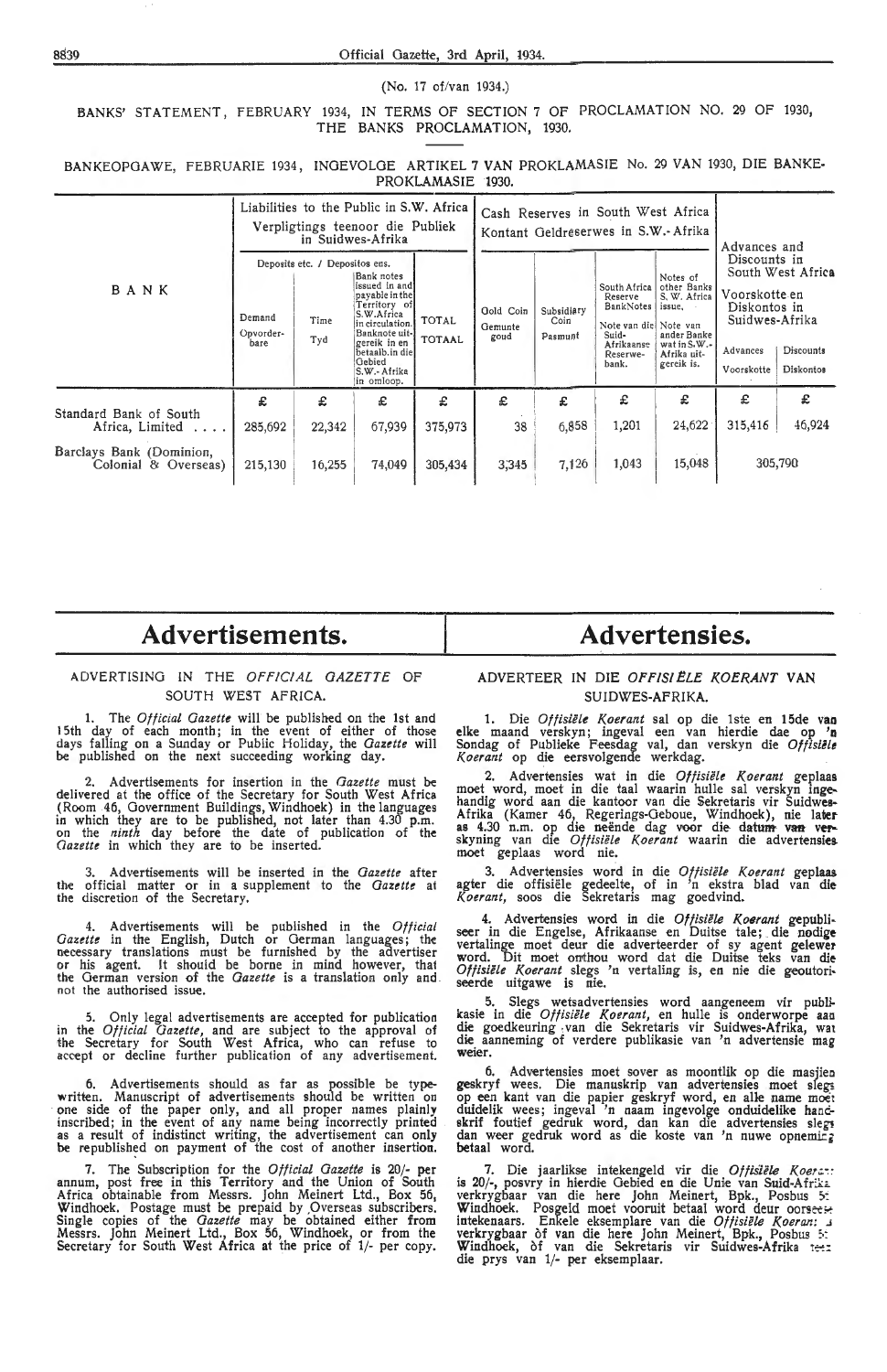The charge for the insertion of advertisements other than the notices mentioned in the succeeding paragraph is at the rate of 7/6 per inch single column and 15/- per inch double column, repeats half price. (Fractions of an inch to be reckoned an inch.)

9. Notices to Creditors and Debtors in the estates of deceased persons and notices of executors concerning liquidation accounts lying for inspection, are published in schedule form at 12/- per estate.

16. No advertisement will be inserted unless the charge is prepaid. Cheques, drafts, postal orders or money orders must be made paya1}le **to** the Secretary for South **West Africa.** 

8. Die koste vir die opname van advertensies, behalwe die kennisgewings, wat in die volgende paragraaf genoem is, is teen die tarief van 7 /6 per duim enkel kolom, en 15f per duim dubbel kolom, herhalings teen half prys. · (Gedeel-tes van 'n duim moet as 'n volle duim bereken word).

9. Kennisgewings aan krediteure en debiteure in die boedels van oorlede persone, en kennisgewings van eksekuteurs betreffende likwidasie-rekenings, wat vir inspeksie lê, word in skedule-vorm gepubliseer teen 12/- per boedel.

10. Geen advertensie sal geplaas word nie, tensy **die**  koste vooruit betaal is. Tjeks, wissels, pos- of geldorders moet betaalbaar gemaak word aan die Sekretaris vir Suidwes-**Afrika.** 

#### MOTOR CARRIER TRANSPORTATION, SOUTH WEST AFRICA.

#### MOTORTRANSPORT, SUIDWES-AFRIKA.

The undermentioned applications for (1) motor carrier certificates and  $(2)$  for an amendment are published in terms of sub-section  $(1)$  of Section *thirteen* of the Motor Carrier Transportation Act, and sub-section 2 of Regulation  $two$ .

Written representations (in duplicate) in support of, or in opposition to, such applications must be made to the local board within ten days from the date of this publication.

Die onderstaande aansoeke om (1) motortransportsertifikate en (2) om' 'n wysiging word kragkns sub-artrkel 1 van Artikel *dertien* van die Motortransportwet, en sub-artikel <sup>2</sup> van Regulasie twee gepubliseer.

Skriftelike vertoe (in duplikaat) tot ondersteuning of bestryding van hierdie aansoeke moet binne tien dae vanaf die datum van hierdie publikasie aan die plaaslike raad gerig word.

| No. of<br>Application.<br>No. van<br>Aansoek. | Name of Applicant.<br>Naam van Applikant                                          | Nature of proposed motor<br>carrier transportation.<br>Aard van voorgestelde<br>motortransport. | Points between and routes over, or area<br>within which the proposed motor carrier<br>transportation is to be effected.<br>Plekke waartussen en roetes waaroor, of<br>die gebied waarin die voorgestelde motor-<br>transport gedryf sal word. |
|-----------------------------------------------|-----------------------------------------------------------------------------------|-------------------------------------------------------------------------------------------------|-----------------------------------------------------------------------------------------------------------------------------------------------------------------------------------------------------------------------------------------------|
|                                               | Local Road Transportation Board, Windhock.<br>Plaaslike Padvervoerraad, Windhoek. |                                                                                                 |                                                                                                                                                                                                                                               |
| A. 34/47                                      | J. F. Engels                                                                      | Goods<br>Goedere                                                                                | Gobabis, Annaboom, Hippo, Harem,<br>Harlekyn, Houvas, Aroheib, Haarlem,<br>462, Auheib, Annaboom, Gobabis.                                                                                                                                    |
| A. 34.52                                      | L. Liegel                                                                         | Passengers and goods.<br>Passasiers en goedere.                                                 | Okahandja, Omatako, Angola Settlement,<br>Geurtze, Basserman, Okahandja.                                                                                                                                                                      |
| A. 34.55                                      | J. C. T. Sweetnam                                                                 | Passengers and goods.<br>Passasiers en goedere.                                                 | Seeis, Excelsior, Springbockvley, Richt-<br>hofen, Frischgewaagd, Rustig, Costa,<br>Locarno. Orochevley, Bildah,<br>Okapanje, Moedhou, Seeis.                                                                                                 |
| Amendment - Wysiging.                         |                                                                                   |                                                                                                 |                                                                                                                                                                                                                                               |
| A. 34/57                                      | E. A. Greeff                                                                      | Passengers and goods.<br>Passasiers en goedere.                                                 | Nina, Olive, Loraine, Constance,<br>Marguerite, Kafferus, Otjimbondona,<br>Peperkorrel, Gannavlakte, Locarno,<br>Otiihundu, Omitara and return -<br>en terug.                                                                                 |

**1N** THE MAGISTRATE'S COURT FOR THE DISTRICT OF AROAB, HELD AT AROAB.

Between:-

HANS GUNTER HESSELMANN, Plaintifff,

WILHELM ERNST FRIEDRICH B<sub>OCK, Defendant.</sub>

#### SALE **IN** EXECUTION.

Pursuant to a judgment and Warrant  $c$  Execution dated the 3rd day of November, 1933, in the abementioned case, the undermentioned Erf will be sold in exaction by public auction in front of the Magistrate's Court $\frac{1}{\lambda}$ roab, at 10 .a.m. on Thursday the 12th April, 1934.

TERMS :- Cash: to the highest bidder. Purchaser to pay ,costs of transfer thereof.

> Erf No. 26 situate in the Township  $o_{1}^{2}$  roab, measuring 42 Ares, 15 Square metres, 66 Squa•Decimetres, the property of defendant by virtue of yvernment Grant No. 6 1930 dated 11th January, 19~

Dated at Aroab, this 23rd day of Februar.1934.

W. F. MEYER,

Sergt. S.W. Police, Acting Messenger of<sub>ie</sub> Court, Aroab.

#### MALTAHOHE WEE-RAAD.

Kennis geskied hiermee dat die Weë-Raad van Malta-<br>hohe besluit het om die hieronder beskrewe pad as 'n<br>distrikspad te verklaar.

Alle persone, wat belang in die pad het, word versoek om enige beswaar teen die bogenoemde besluit skriftelik *by hierdie kantoor binne twee maande na bekendmaking hier-*<br>van in te dien.

F. **W. NINOW,** 

Voorsitter: Maltahohe Weë-Raad.

Magistraatskantoor,

MARIENTAL, 21 Maart 1934.

## Distrikspad No. 39.

(39) Vanaf die terminus van distrikspad No. 13 op die plaas Kuteb No. 65, soos omskrywe in Proklamasie No. 31 van 1929, ooswaarts oor die plase Kuteb No. 65 en<br>Graal No. 62 tot aan die grens van die Gibeonse Distrik.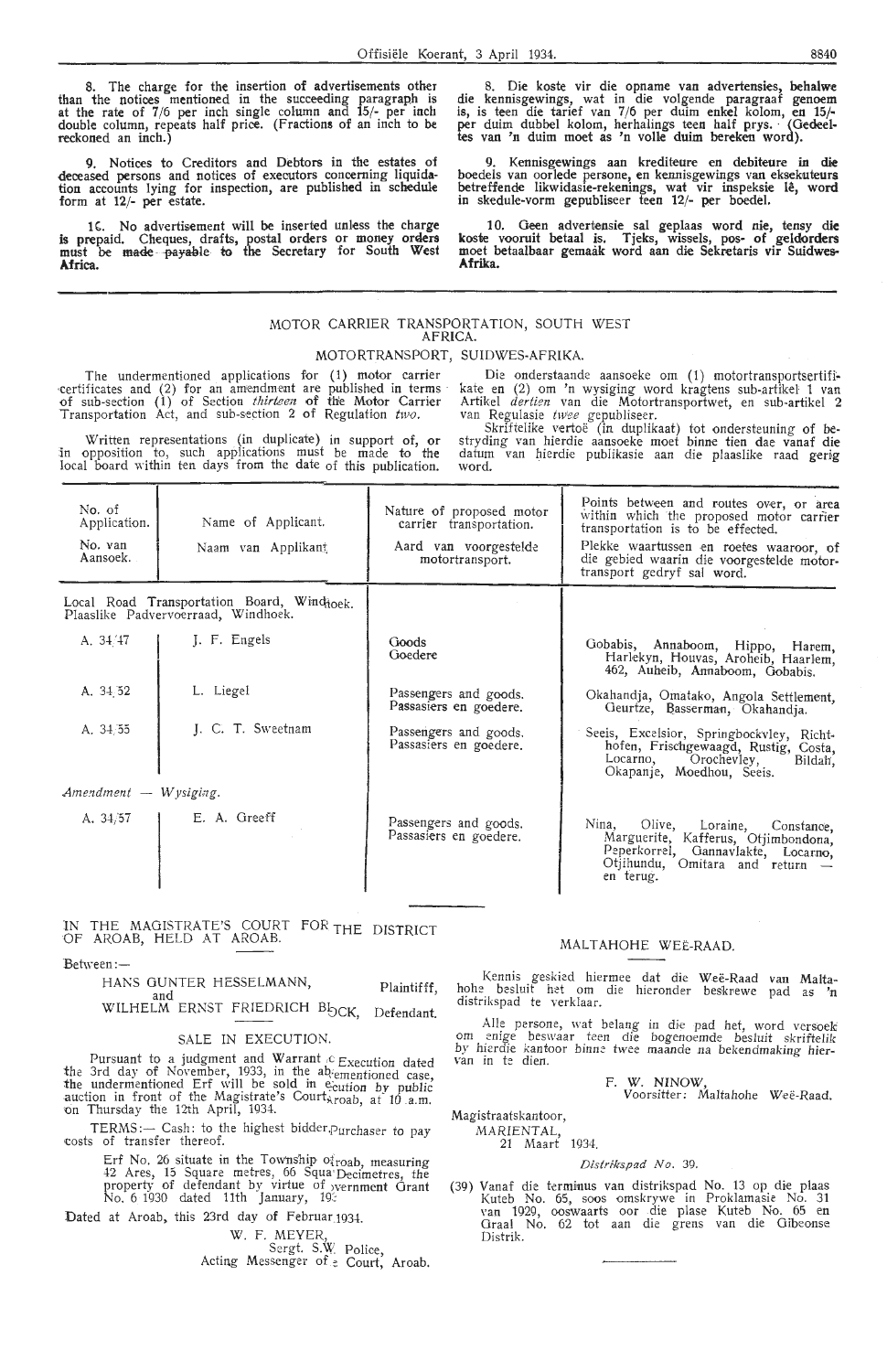NOTICE.

In terms of Section 44 of the Imperial Mining Ordinance of the 8th August, 1905, as amended, it is· hereby notified that Robert Blank, of Swakopmund, has lodged an application in terms of Section 37 of the Amended Mining Ordinance for the conversion of the twenty-eight Precious Mineral Prospecting claims situated near Kunab, district Rehoboth, registered in the names of Robert Blank, W. Lackmann and F. A. G. Henckert and more particularly described in the accompanying schedule.

Any objections against the conversion must be lodged in writing at this office within a period of one month from date of publication hereof in the *Official Gazette;* after expiration of the said period no objections will *be* accepted or considered.

The survey plans of the proposed mining areas are open for inspection at this' office and may be seen during official hours within the period above mentioned.

> W. P. DE KOCK, Mining Authority.

Windhoek, 23rd March, 1934.

Mines Office,

SCHEDULE.

| Name of<br>Mining Area | Registered<br>Owner                          | Ordinal<br>Nos.        | Registered<br>Nos.                                          | Extent in<br>Hectares | Situation                         |
|------------------------|----------------------------------------------|------------------------|-------------------------------------------------------------|-----------------------|-----------------------------------|
| Lackmann 1             | R. Blank<br>F. A. G. Henckert                | 7, 10a<br>10, 14       | W. 7352, W. 8917<br>W. 7274, W. 7338                        | 29,9228               | Near Kunab,<br>district Rehoboth. |
| Lackmann <sub>2</sub>  | R. Blank<br>F. A. G. Henckert                | 4 partly<br>11         | W. 7349 partly<br>W. 7275                                   | 8.1576                | do.                               |
| Lackmann 3             | R. Blank                                     | 4 partly, 5            | $W.7349$ partly,<br>W.7350                                  | 13,3749               | do.                               |
| Lackmann 4             | R. Blank<br>,                                | 1, 2, 3<br>6, 8, 9     | W. 7343, W. 7347,<br>W.7348<br>W. 7351, W. 7344,<br>W. 7345 |                       |                                   |
|                        | 11<br>F. A. G. Henckert                      | 13, 15, 16<br>25<br>15 | W. 7346, W. 7459,<br>W. 7460<br>W.8915<br>W. 7337           | 73.5166               | do.                               |
| Lackmann 5             | R. Blank<br>F. A. G. Henckert                | 17, 24<br>13           | W. 7444, W. 8424<br>W. 7336                                 | 22,6508               | do.                               |
| Lackmann 6             | R. Blank<br>F. A. G. Henckert<br>W. Lackmann | 14<br>18               | W. 7443<br>W.7458<br>W. 7717                                | 19.2397               | do.                               |
| Lackmann 7             | R. Blank<br>W. Lackmann                      | $\frac{26}{2}$ , 3     | W.8916<br>W. 7718, W. 7719                                  | 12,8739               | do.                               |
| Lackmann 8             | F. A. G. Henckert                            | 19                     | W.8132                                                      | 0.4251                | đο,                               |

#### NOTICE HY EXECUTOHS CONCERNING **LIQUIDATION** ACCOUNTS L **YINO** FOR INSPEL TlON: Section 08' Act No. 24 of 1913, as applied to South West Africa.

NOTICE is hereby given that copies of the Administration and Distribution Accounts in the Estates specified in •he attached Schedule will be open for the inspection ot all persons interested therein for a period of 21 days (or longer if specially stated) from the dates specified, or from the date of publication hereof, whichever may be later, and at tht: 1)fhces of the Master and Magistrate as stated. Should no objection thereto be lodged with the Master during the period of inspection the Executors concerned will proceed to make pavments in accordance therewith.

#### KENNISOEWINO DEUR EKSEKUTEURS BETREFFENDE LIKWIDASIE-REKENINOS TER INSAGE. Artiekel **68,**  Wet No. 24 van 1913, soos toegepas op Suidwes-Afrika.

Kennisgewing geskied hiermee dat duplikate van die Administrasie- en Distribusierekenings in die boedels vermeld in die navolgende Bylae, ter insage van al die persone, wat daarin belang het, op die kantore van die Meester<br>en die Magistraat, soos vermeld, gedurende 'n tydperk van drie weke (of langer indien spesiaal vermeld) vanaf vermelde datums, of vanaf datum van publikasie hiervan, watter datum die laatste mag wees, sal lê. As geen be-<br>swaar daarteen by die Meester binne die vermelde tydperk ingedien word nie, sal die betrokke eksekuteurs oorgaa tot uitbetaling ooreenkomstig vermelde rekenings.

SCHEDULE - BYLAE.

| Estate No.<br>Boedel No. | ESTATE LATE<br>BOEDEL VAN WYLE              | Description of<br>Account<br>Beskrywing van<br>Rekening | Date<br>Period<br>Tydperk<br>Datum | Master<br>Meester | Kantoor van die<br>Office of the<br>Magistrate<br>Magistraat | Name and Address of<br>Executor or authorized Agent<br>Naam en adres van eksekuteur<br>of gemagtigde agent |
|--------------------------|---------------------------------------------|---------------------------------------------------------|------------------------------------|-------------------|--------------------------------------------------------------|------------------------------------------------------------------------------------------------------------|
| 12/32                    | Emma Luise Buchert,<br>born Trojahn         | First and Final<br>Liquid. & Distrib.<br>Account        | $21 \text{ days}$                  |                   | Swakop-<br>mund                                              | Willi Oswald Buchert.<br>$c$ / $o$ Dr. Gumprecht &<br>Riesle, Swakopmund                                   |
| 1461                     | Maria Susanna Steyn,<br>born van Zyl        | First and Final<br>Liquid. & Distrib.<br>Account        | 21 days                            | Windhoek          | Luderitz                                                     | Lorentz & Bone, Acme<br>Building, Kaiser St.,<br>Windhoek                                                  |
| 1471                     | Auguste Henriette Wehrs,<br>born Kuennemann | First and Final                                         | 1/4/34                             | Windhoek          | Otiiwa-<br>rongo                                             | Ecker & du Plessis.<br>Box 11, Otjiwarongo                                                                 |
| 1505                     | August Dorn                                 | First and Final                                         | 21 days                            |                   | Swakop-<br>mund                                              | W. B. Riesle, Box 25,<br>Swakopmund                                                                        |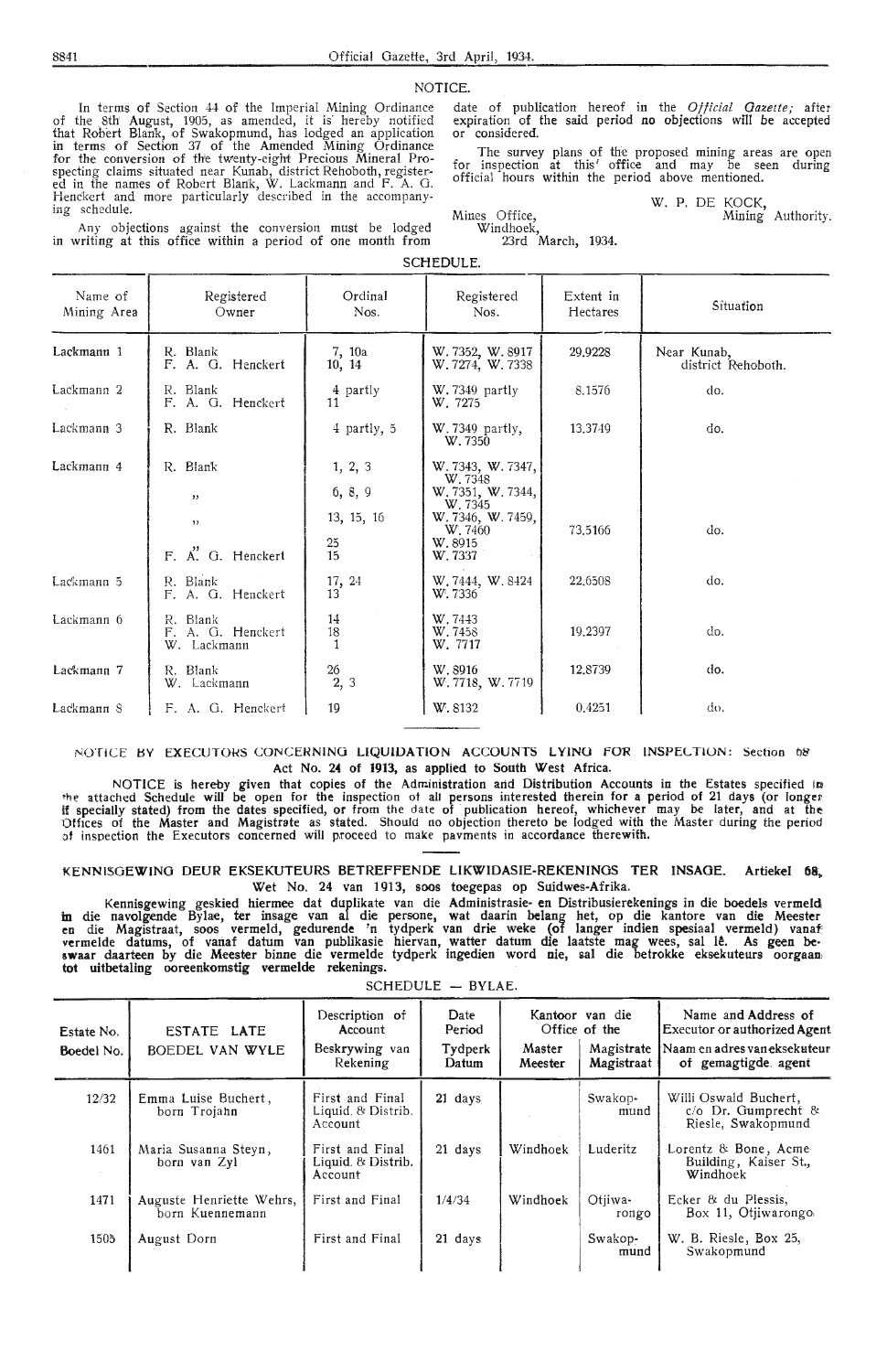#### NOTICE TO CREDITORS AND DEBTORS. ESTATES OF DECEASED PERSONS: Section 46, Act No. 24 of 1913; as applied to South West Africa.

crec;itors and Debtors in the Estates specified in tire annexed Schedule are called upon to lodge their claims **with**  and pay their debts to the Executors concerned within the stated periods calculated from the date of publication hereof.

KENNISGEWING AAN SKULDEISERS EN SKULDENAARS. BOEDELS VAN OORLEDE PERSONE.

Artiekei 46, Wet No. 24 van 1913, soos toegepas op Suidwes -Afrika.

~kuldeisers en skuldenaars in die Boedels wat vermeld is in bygaande Bylae word versock om hul vorderings in te lewer en hul skulde te betaal by die kantore van die be trokke Eksekuteurs binne die gemelde tydperke, vanaf **dte**  datum van publikasie hiervan.

SCHEDULE - BYLAE.

| Estate No.<br>Boedel No. | <b>ESTATE LATE</b><br>BOEDEL VAN WYLE                                                           | Within a period of<br>Binne 'n tydperk van | Name and Address of Executor or<br>authorized Agent<br>Naam en Adres van Eksekuteur of<br>gemagtigde Agent |
|--------------------------|-------------------------------------------------------------------------------------------------|--------------------------------------------|------------------------------------------------------------------------------------------------------------|
| 1413                     | Petrus Andreas Thirion                                                                          | 30 days                                    | Erich Worms, P.O. Box 18,<br>Windhoek                                                                      |
| 1549                     | Auguste Johanna Christine Bertha Koerner,<br>born Kluge                                         | 30 days                                    | Lorentz & Bone, Attorneys for the<br>Executrix Testamentary,<br>Kaiser St., Windhoek                       |
| 1532                     | Casper Jan Hendrik Meyer en nagelatene<br>eggenote Jacoba Johanna Aletta Meyer,<br>geb. Martins | 30 daë                                     | Jacoba J. A. Meyer, Kliprivier,<br>Privaat Sak oor Windhoek                                                |

#### NOTICE.

Application having been made by HEINRICH LUDWIG HERMANN METJE for the issue and registration of a Certificate of Registered Title in respect of:

Certain Erf No. 355, situate in the Municipality and district of Luderitz, measuring twenty-one (21) Ares, Twenty-seven  $(27)$  square metres and Nineteen  $(19)$ square decimetres;

originallv acquired bv the dissolved firm of METJE & ZIEGLE.R from the late German Government by virtue of Agreement dated the 6th February, 1914, and ratified on the 17th of April, 1914, and by the Applicant from the dissolved<br>firm of Metje & Ziegler by Agreement of settlement dated the 27th of November 1920; all persons claiming to have any right or title in or over the said land are hereby required to notify me in writing of such claim within three months<br>from the date of publication of this notice.

Should any objection be taken it shall be the duty of the person objecting in the absence of any agreement between the parties, to apply to the High Court of South West Africa, within a period of one month from the date on which the objection is lodged for an Order restraining the issue of the Certificate in question, failing which such Certificate will be issued. P. S. LAMBRECHTS,

Windhoek,

this 15th day of March, 1934.

MORRIS NEWMAN (PTY.) LTD. IN LIQUIDATION.

Notice is hereby given that the First and Final Liquidation- and Distribution Account was duly confirmed on the 16th March, 1934, and that a dividend is being paid.

E. WORMS, Address: — Liquidator.

The Trust & Estate Co. (Pty.) Ltd., P.O. Box 18, Windhoek.

#### TRANSFER OF BUSlNESS AND LICENCE.

Notice is hereby given that it is the intention of Ernest Edgar Bone and Joseph Kaplan, in their capacities as Executors in the Estate of the late Harry Schnitkin, to sell and transfer to Albert Hitzeroth the General D~aler's business carried on by the said late Harry Schnitkin at Steinhausen in the District of Gobabis; and that fourteen ( 14) days after publication of this notice, application will be made to the Magistrate for the District of Gobabis for transfer of the Generat Dealer's Licence to the said Albert Hitzeroth.

Windhoek, 23rd March, 1934.

LORENTZ & BONE

Attorneys for the parties.

NOTICES OF TRUSTEES AND ASSIGNEES. Pursuant to Sections forty and forty-one of the Insolvency Act, 1916, as applied to South West Africa.

Registrar of Deeds.

Notice is hereby given that a meeting of creditors will be held in the Sequestrated or Assigned Estates mentioned in the subjoined Schedule on the dates, at the times and places, and for the purposes therem set forth. Meetings in Windhoek will be held before the Master; elsewhere they will be held before the Magistrate.

KENNISGEWINGS VAN KURATORS EN BOEDELBEREDDERAARS. Ingevolge artiekels veertig en een-en-veertig van die Insolvensiewet 1916, soos op Suidwes-Afrika toegepas.

Hiermee word kennis gegee dat 'n byeenkoms van skuldeisers in die gesekwestreerde of afgestane Boedels, ver- meld in die onderstaande Bylae op die datums, tye en plekke en vir die doeleindes daarin vermeld, gehou sal word. In Windhoek sal die byeenkomste voor die Meester en in antler plekke voor die Magistraat gehou word.

| Form No. 4. / Formulier No. 4. |  | $SCHEDULE - BYLAE$ |
|--------------------------------|--|--------------------|
|--------------------------------|--|--------------------|

| No. of<br><b>Estate</b> | Name and Description<br>of Estate                    | Whether<br>Assigned or<br>Sequestrated        | Day, Date and Hour of Meeting | Dag, Datum en Uur van<br>Byeenkoms |             | Place of Meeting<br>Plek van | Object of Meeting                                                                  |  |
|-------------------------|------------------------------------------------------|-----------------------------------------------|-------------------------------|------------------------------------|-------------|------------------------------|------------------------------------------------------------------------------------|--|
| No. van<br>Boedel       | Naam en Beskrywing<br>van Boedel                     | Of Boedel<br>Gesekwestreer<br>of Afgestaan is | Day/Dag                       | Date<br>Datum                      | Hour<br>Uur | Byeenkoms                    | Doel van Byeenkoms                                                                 |  |
| 285                     | Assigned Estate<br>Lezer Handel                      | Assigned                                      | Saturday                      | 14/4/34                            | 9a.m.       | Windhoek                     | To prove further claims                                                            |  |
| 375                     | Hessel Abramson, cattle<br>speculator of<br>Windhoek | Assigned                                      | Saturday                      | 14/4/34                            | 9a.m.       | Windhoek                     | To give the assignees<br>directions as to the<br>sale of the immovable<br>property |  |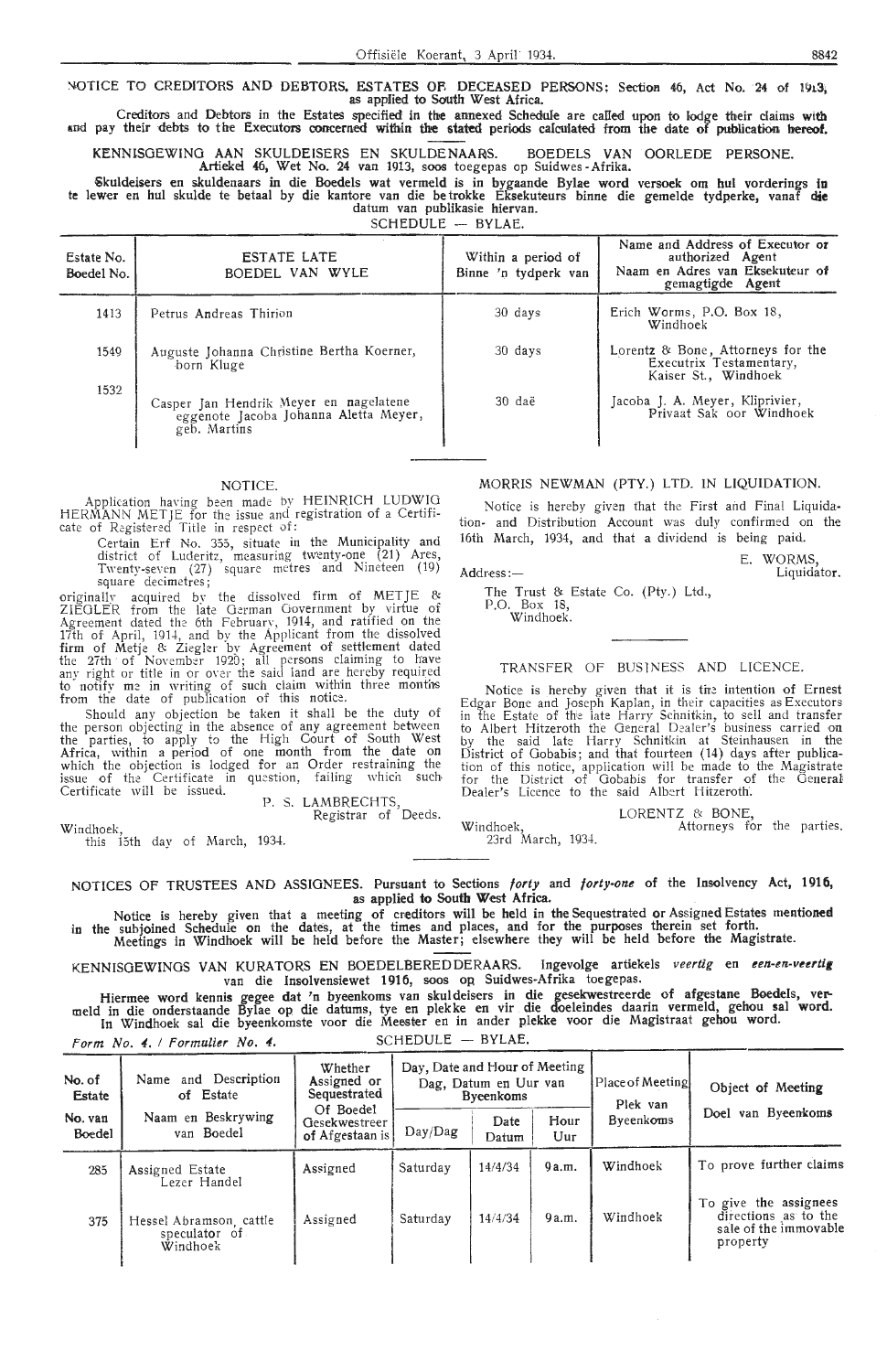NOTICES OF TRUSTEES AND ASSIGNEES. Pursuant to Section *ninety-six,* Sub-section (2), of the Iasolvency **Act,**  1916, as applied to South West Africa.

Notice is hereby given that the liquidation accounts and plans of distribution or/and contribution in the Estates mentioned in the subjoined Schedule will lie open at the offices therein mentioned for a period of fourteen days, or<br>such longer period as is therein stated, from the date mentioned in the Schedule or from the date of publ

KENNISGEWING VAN KURATORS EN BOEDELBERE DDERAARS. Ingevolge Artiekel ses-en-neëntig, Onderartiekel (2) van die Insolvensiewet 1916, soos op Suidwes-Afrika toegepas.

Kennis word hiermee gegee, dat die likwidasiere kenings en state van distribusie of/en kontribusie in die boedels, vermeld in aangehegte Bylae, vir inspeksie deur skuldeisers in die vermelde kantore, gedurende, 'n tyd**perk** van veertien dae of soveel langer, soos daarin vermeld, vanaf die datum, in die Bylae vermeld, of vanaf die datum van publikasie hiervan, watter datum die laaste mag wees, sal la.

Form No. 6. / Formulier No. 6. SCHEDULE  $-$  BYLAE.

| No. of<br>Estate<br>No. van<br>Boedel. | Name and Description of Estate<br>Naam en Beskrywing van Boedel     | Description of Account<br>Beskrywing van<br>Rekening | Offices at which Account<br>Master<br>Meester | will lie open<br>Kantore waar Rekening vir<br>inspeksie sal lê<br>Magistrate<br>Magistraat | Date from which<br>Account will lie<br>open<br>Datum vanaf wan-<br>neer Rekening vir<br>inspeksie sal le<br>From<br>Van |
|----------------------------------------|---------------------------------------------------------------------|------------------------------------------------------|-----------------------------------------------|--------------------------------------------------------------------------------------------|-------------------------------------------------------------------------------------------------------------------------|
| 398                                    | Insolvent Estate<br>Iohannes Abraham Smith                          | First and Final Liquid.<br>and Distribution          | Windhoek                                      | Mariental                                                                                  | 3/4/34                                                                                                                  |
| 424                                    | Insolvent Estate Ernst Schwindt,<br>a general dealer of Otiiwarongo | First and Final Liquid.<br>and Distribution          | Windhoek                                      | Otjiwarongo                                                                                | 1/4/34                                                                                                                  |

#### SOUTH AFRICAN RAILWAYS AND HARBOURS.

#### NOTICE TO MARINERS.

#### AFRICA-SOUTH WEST COAST.

ORANGE RIVER MOUTH: SAND BANKS.

It is hereby notified that sand banks awash have been reported three to four miles west (magnetic) of Oran ge River Mouth. Masters of vessels should give this locality a wide berth.

T. H. WATERMEYER,

Johannesburg, 15th March, 1934.

#### In the Insolvent Estate of PAUL WILHELM MACHTS (No. 407).

The undersigned duly instructed by the Trustee in the above mentioned Estate will sell by public auction:-

on MONDAY, THE 16TH APRIL, 1934, at 11 a.m., in front of our business premises, Kaiser Street, Windhoek, in front of our busines<br>f<mark>or</mark>merly Cafe Kn<mark>o</mark>pf:—

Certain Erf No. 82 in the Township of Klein Windhoek, measuring one Hectare, 35 ares, 13 sqm. with improvements: building one storey height occupied as a Dwelling House. Municipal valuation £1424.-.-

and

Certain Erf No. 83 in the township of Klein Windhoek, measuring 33 ares, 20 sqm., with improvements. Municipal valuation £31.-.-.

C *Ol/lditio ns of Sale:* 

One third of the purchase price shall be paid in cash, one third in three and one third in six months from the date of the sa1e, th'e unpaid instalments shall bear interest at the rate of 8 per cent per annum. For the unpaid instal-<br>ments sureties have to be produced. The purchasers to<br>pay Auctioneer fees on the date of the sale and transfer duty, all taxes current and in arrear cost of transfer and such other amounts as may be necessary to obtain transfer of the property.

The properties can be inspected at any time before the sale.

Windhoek, 27th March, 1934.

A. NEUHAUS, <br>
Trustee. Sworn Appraisers and Auctioneers.<br>
Trustee.

#### SUID-AFRIKAANSE SPOORWEE EN HAWENS.

KENNISOEWINO AAN SEELIEDE.

#### AFRIKA-SUIDWESKUS.

#### ORANJERIVJERMOND: SANDBANKE.

Hierby word bekend gemaak dat rapport ontvang is dat daar sandbanke op gelyke hoogte as die water drie tot vier myl wes (magneties) van die Oranjeriviermond is. Gesagvoerders van skepe moet padgee vir hierdie plek.

> T. H. WATERMEYER, Hoofbestuurder.

15 Maart 1934.

#### NOTICE OF INTENTION TO APPLY FOR REHABIUTATION.

Notice is her-eby given that Application will be made in terms of Section  $108$  (2) (a) of Ordinance No. 7 of 1928 to the High' Court of South West Africa on Wednesday, the 30th day of May, 1934, at half-past nine (9.30) o'clock in the forenoon, or as soon thereafter as Counsel can be heard, for the rehabilitation of HASSO HERMANN EHR-LICH, also known as HASSO EHRLICH, a Farm Manager<br>of Farm Omatako in the District of Otjiwarongo, whose<br>estate was placed under sequestration by Order of the High Court of South West Africa dated the 9th June, 1931.

Dated at Windhoek this 28th day of March, 1934.

C. R. C. FISHER, Justizrat Dr. ALBERT STARK,

Attorney for the Applicant, P.O. Box 37, Kaiser Street, Windhoek.

#### NOTICE

is hereby given that the second and final liquidation and<br>distribution account in the Matter of the Mariental Motor Supplies (Pty) Ltd. in Liquidation was confirmed by the<br>Master of the High Court on the 27th February, 1934, and that a dividend is being paid.

Mariental, P.O. Box 20, March 15th, 1934. FERO KAYSER, J. MURUAN,<br>Joint Liquidators.

General .Manager.

Johannesburg,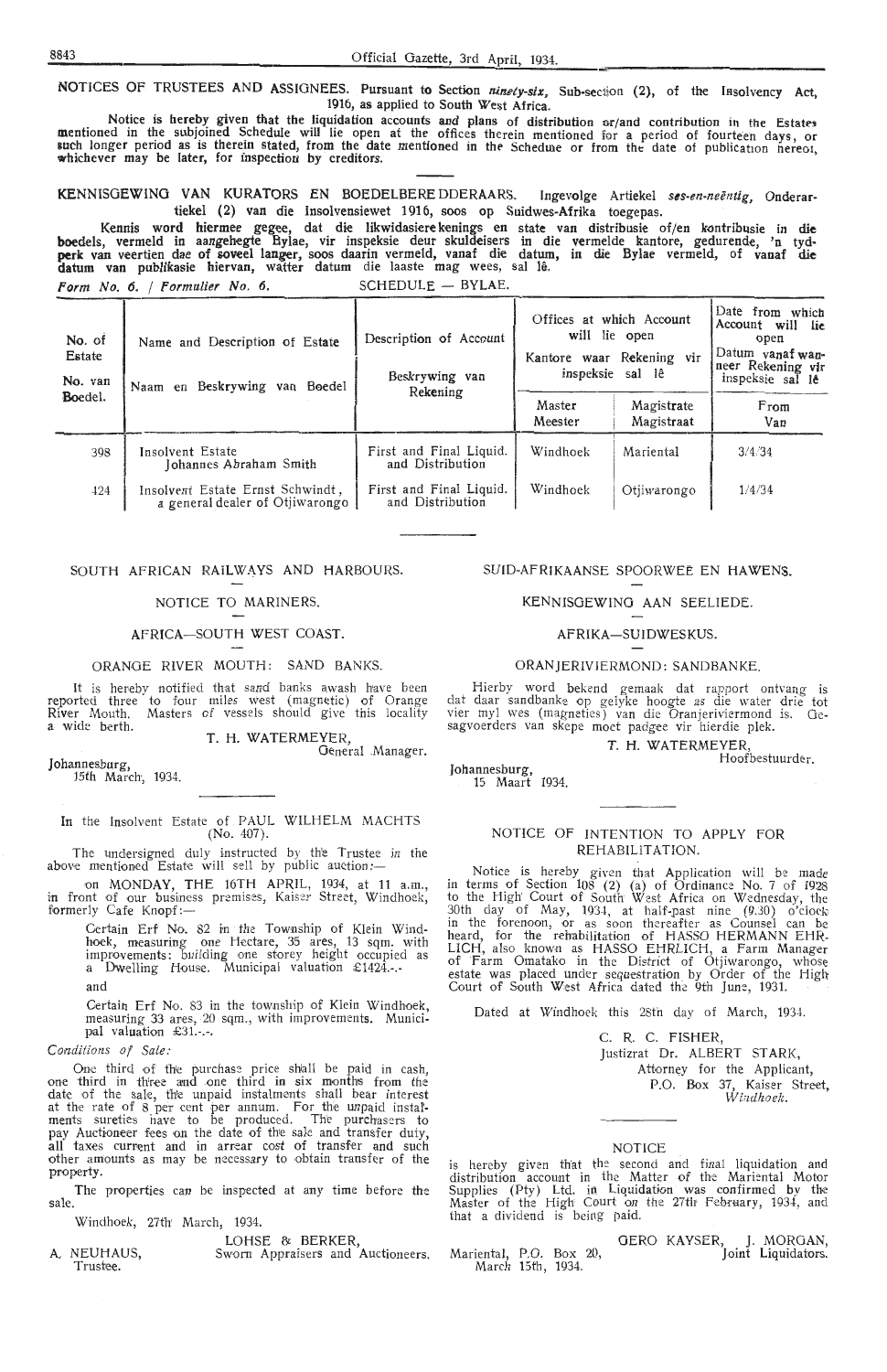NOTICES OF TRUSTEES AND ASSIGNEES. Pursuant to Section *ninety-nine,* Sub-section ~2), of the Insolvency **Act,**  1916, as applied to South West Africa.

The liquidation accounts and plans of distribution or/and contribution in the Assigned or Sequestrated Estates<br>mentioned in the subjoined Schedule having been confirmed on the dates therein mentioned, notice is hereby give a dividend is in course of payment or/and a contribution in course of collection in the said Estates as in the Schedule is **set forth, and that every creditor liable to contribute is required to pay the trustee or assignee the amount for which** he is liable at the address mentioned in the Schedule.

KENNISOEWING VAN KURATORS EN BOEDELBEREDDERAARS. Ingevo1ge artiekel *neen-en-neentig,* onderartiekel (2) van die Insolvensiewet 1916, soos op Suidwes-Afrika toegepas.

Aallgesien die likwidasierekenings en state van distribusie of/en kontribusie in die afgestane of gesekwestreerde boedels vermeld in die onderstaande Bylae op die daarin genoemde datums bekragtig is, word hiermee kennis gegee dat 'n diwident uitgekeer of/en 'n kontribusie in vermelde boeaels ingevorder sal word, soos uiteengesit in die Bylae, en dat elke kontribusiepligtige skuldeiser die deur hom verskuldigde bedrag aan die kurator of boedelberedde-<br>raar by die adres in die Bylae genoem, moet betaal. *Form No.* 7. I *Formulier No.* 7. SCHEDULE - BYLAE.

| No. of<br>Estate<br>No. van<br>Boedel | Name and Description<br>of Estate<br>en Beskrywing<br>Naam<br>van Boedel | Date when I<br>Account<br>Confirmed  <br>Datum | Whether a Dividend is<br>being paid or Contri-<br>bution being collected,<br>or both<br>waarop Re-1 Of 'n diwident uitgekeer<br>kening be- word of 'n kontribusie<br>kragtig is lingevorder word of beide | Name of Trustee or<br>Assignee<br>Naam van Kurator of<br>Boedelberedderaar | Full Address of Trustee<br>or Assignee<br>Volledige Adres van<br>Kurator of<br>Boedelberedderaar |
|---------------------------------------|--------------------------------------------------------------------------|------------------------------------------------|-----------------------------------------------------------------------------------------------------------------------------------------------------------------------------------------------------------|----------------------------------------------------------------------------|--------------------------------------------------------------------------------------------------|
| 285                                   | First Liqu. and Distr. Account<br>Assig. Estate of Lezer Handel          | 10/3/34                                        | Dividend is being paid                                                                                                                                                                                    | A. Neuhaus                                                                 | Box 156, Windhoek                                                                                |
| 404                                   | Insolvent Estate<br>Otto Roesemann                                       | 12.12/33                                       | Dividend being paid                                                                                                                                                                                       | C. H. Bolmahn                                                              | c/o Ecker & du Plessis,<br>Box 11, Otiiwarongo                                                   |

#### NOTICE OF REHABILITATION.

Notice is hereby given that Application will be made in terms of Section 108 (2) (a) of Ordinance No. 7 of 1928 to the High Court of South West Africa on Wednesday, the 30th day of May, 1934, at half-past nine (9.30) o'clock in<br>the forenoon, or as soon thereafter as Counsel can be heard, for the rehabilitation of SOLOMON PHILLIPS, formerly<br>trading at Keetmanshoop under the firm or style of PHIL-<br>LIPS & COMPANY, whose estate was placed under sequestra-<br>tion by Order of the High Court of South West Africa da the 11th April, 1932.

Dated at Windhoek this the 23rd day of March, 1934.

LORENTZ & BONE,

Acme Buildings,

Kaiser Street, Windhoek.

#### NOTICE

is hereby given that fourteen days after publication hereof<br>application will be made to the Magistrate of Rehoboth for the transfer of the General Dealer's Licence of Magda Matheis, Naruchas, to W. Sappeur, Naruchas.

W. SAPPEUR.

NOTICE is hereby given that 14 days after publication of this notice application will be made to the Magistrate, Luderitz, for the transfer of the General Dealer's Licence<br>held by Fritz Nieswandt on Erf No. 272/273 A, Luderitz, to Mrs: Pauline Steinbach.

> PAULINE STEINBACH, Applicant.

NOTICE is her-eby given that 14 days after publication of this notice application w'ill be made to the Magistrate, Luderitz, for the transfer of the Butcher's Licence held by Pauline Steinbach on Erf 196/197, Luderitz, to Alfred Pfeifer & Georg Steinbach.

> PAULINE STEINBACH, Applicant.

NOTICE is hereby given that 14 days. after publication of this notice application will be made to the Magistrate, Luderitz, for the transfer of the Butcher's Licence and Dealer's Licence held by Pauline Steinbach on Erf No. 4, Luderitz, to Alfred Pfeifer & Georg Steinbach.

> PAULINE STEINBACH,. Applicant.

#### NOTICE.

In terms of Section 44 of the Amended Mining Ordinance of 8th August, 1905, it is hereby notified that The Crystal Tin Syndicate of Omaruru has lodged an application for the conversion of two Base Mineral prospecting claims situated near ''Kompaneno" 104, district Omaruru, registered in the name of The Crystal Tin Syndicate, and more particularly described in the accompanying schedule.

Any objections against the conversion must be lodged in writing at this office within a period of one month from the date "of publication her.eof in the *Official Gazette;* after

ex piration of the said period no objections will be accepted 0r considered.

The survey plans of the proposed mining areas are open for inspection at this office and may be seen during official hours within the period above mentioned.

> W. P. DE KOCK, Mining Authority.

Windhoek, 15th March, 1934.

|  | SCHEDULE. |  |
|--|-----------|--|
|  |           |  |

Mines Office,

| Name of     | Registered            | Ordinal | Registered                 | Extent in | Situation           |
|-------------|-----------------------|---------|----------------------------|-----------|---------------------|
| Mining Area | Owner                 | Nos.    | Nos.                       | Hectares  |                     |
| Crystal     | Crystal Tin Syndicate | 5 & 6   | W. 10716<br>ïΟ<br>W. 10717 | 122.8915  | Near Kompaneno 104. |